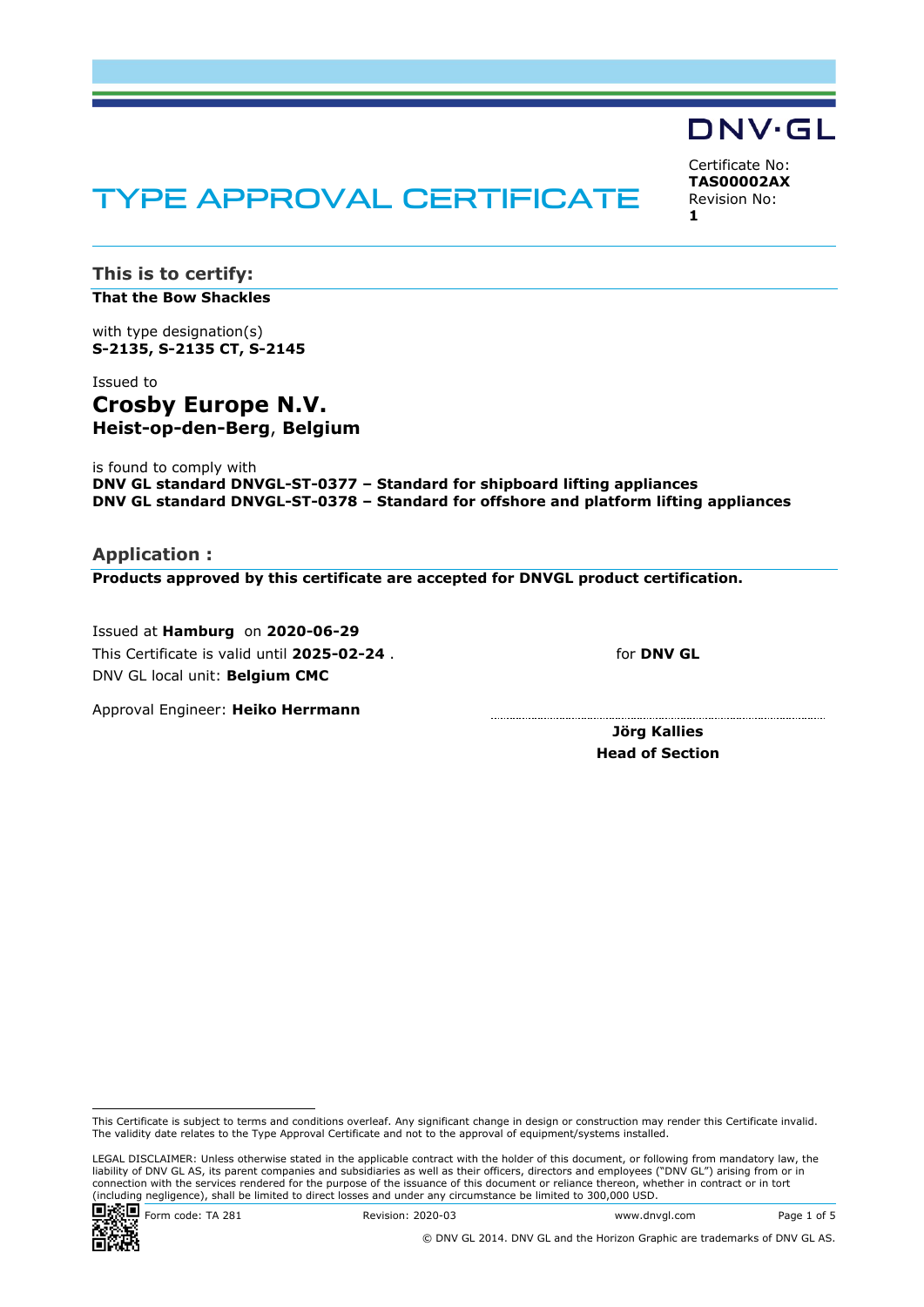Job Id: **262.1-032161-1**  Certificate No: **TAS00002AX** Revision No: **1** 

#### **Product description**

Alloyed Anchor Bow Shackles

| Type         | <b>Type Description</b> | <b>Extended</b>    | <b>Load Range</b> | <b>Dimensions</b> |
|--------------|-------------------------|--------------------|-------------------|-------------------|
| No.          |                         | Annotation         | <b>SWL/WLL</b>    | acc. to Annex 1   |
|              | Crosby S-2135           | Shackle            | 85t - 1500t       | Table 5           |
|              | Crosby S-2135 CT        | Cold Tough Shackle | 600t<br>85t -     | Table 5           |
| $\mathbf{3}$ | Crosby S-2145           | Super Load Shackle | $120t - 175t$     | Table 6           |
|              |                         |                    |                   |                   |

*Table 1*

#### **Application/Limitation**

#### **Safe Working Load/Working Load Limit, Test- and Minimum Break Loads:**

| <b>Detailed</b>            | Load    | Test               | <b>Break</b> | <b>Detailed</b>   | Load    | Test               | <b>Break</b> |
|----------------------------|---------|--------------------|--------------|-------------------|---------|--------------------|--------------|
| <b>Type</b>                | Limit   | Load               | Load         | <b>Type</b>       | Limit   | Load               | Load         |
|                            | SWL/WLL | $L_{\text{Pstat}}$ | <b>MBL</b>   |                   | SWL/WLL | $L_{\text{Pstat}}$ | <b>MBL</b>   |
|                            | [t]     | [t]                | [t]          |                   | [t]     | [t]                | [t]          |
| $S-2135$ CT<br>-85         | 85      | 127.5              | 425          | S-2135 700        | 700     | 874                | 3500         |
| $S-2135$ <sup>CT</sup> 120 | 120     | 166.4              | 600          | S-2135 800        | 800     | 996                | 4000         |
| $S-2135$ <sup>CT</sup> 150 | 150     | 203                | 750          | S-2135 1000       | 1000    | 1240               | 5000         |
| $S-2135$ <sup>CT</sup> 200 | 200     | 265                | 1000         | S-2135 1250       | 1250    | 1545               | 6250         |
| $S-2135$ <sup>CT</sup> 250 | 250     | 325                | 1250         | S-2135 1500       | 1500    | 1850               | 7500         |
| $S-2135$ <sup>CT</sup> 300 | 300     | 386                | 1500         |                   |         |                    |              |
| $S-2135$ <sup>CT</sup> 400 | 400     | 508                | 2000         | S-2145 120        | 120     | 166.4              | 600          |
| S-2135 <sup>CT</sup> 500   | 500     | 630                | 2500         | S-2145 150        | 150     | 203                | 750          |
| S-2135 <sup>CT</sup> 600   | 600     | 752                | 3000         | S-2145 175        | 175     | 233.5              | 875          |
| Table 2                    |         |                    |              | Table 2 continued |         |                    |              |

**Load cycles:** Fatigue is not in scope of this approval; load cycles are limited to 20.000.

**Material:** Basic requirements in following table, alternatively equivalent steel grades in accordance with EN ISO 683-2:09-2018 Part 2 'Alloy steels for quenching and tempering' might be used. Extended delivery conditions listed in Annex 2, Table 7.i. Materials shall be supplied with 3.1 material certificates (ISO-10474/EN-10204).

| <b>Type</b> | Design             | <b>Material</b>                              | Impact strength |
|-------------|--------------------|----------------------------------------------|-----------------|
| No.         | <b>Temperature</b> | <b>Selection</b>                             | at Design Temp. |
|             | -20°C.             | 42CrMo4+QT (1.7225), 42CrMoS4+QT (1.7227),   | 27J             |
|             |                    | 34CrNiMo6+QT (1.6582)                        |                 |
|             | -40°C.             | 34CrNiMo6+QT (1.6582), 30CrNiMo8+QT (1.6580) | 42J             |
|             | $-20^{\circ}$ C    | 42CrMo4+QT (1.7225), 42CrMoS4+QT (1.7224),   | 27J             |
|             |                    | 34CrNiMo6+QT (1.6580), 30CrNiMo8+QT (1.6580) |                 |

*Table 3*

**Testing:** To obtain a DNV GL Product Certificate, each item shall be load tested in presence of DNV GL according to Table 7-4 (ST-0377) respectively Table 14-2 (ST-0378).  $L_{\text{Pstat}} = (1.22 \times SWL) + 20t$ 

#### **Type Approval documentation**

#### **Tests carried out**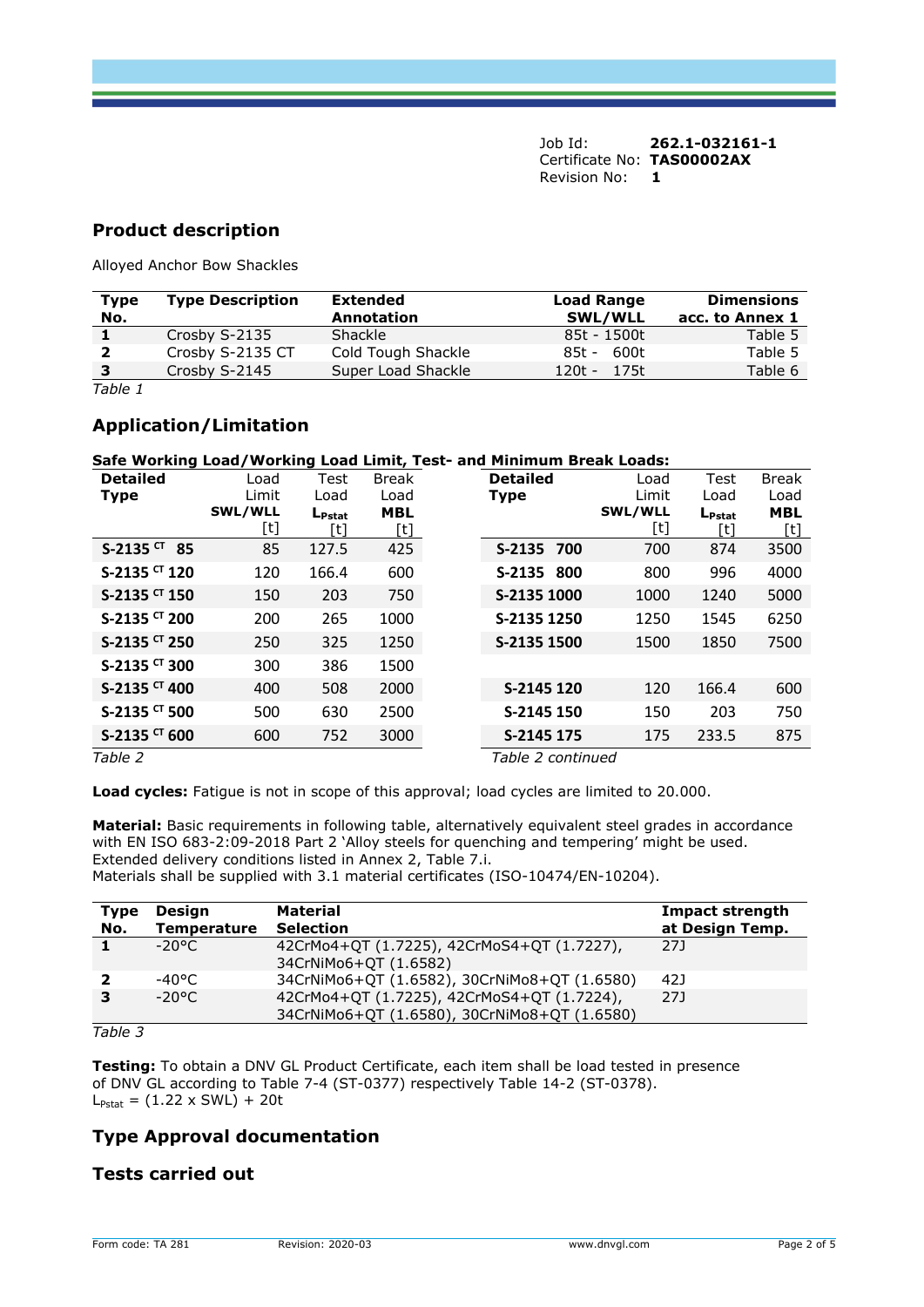Job Id: **262.1-032161-1**  Certificate No: **TAS00002AX** Revision No: **1** 

Prototype test report with numbers 2000-19-[404, 405, 407, 409-418, 441], witnessed by DNV GL, dated 2019-07-23 and 2019-07-24, filed in NPS Job ID 262.1-030908-1.

### **Marking of product**

Each shackle shall be marked with at least manufacturer's name or trademark and nominal load (SWL/WLL) in tonnes. Serial number/batch code, year of construction and reference to a type approval shall be traceable via 3.1 manufacturer certificate.

#### **Periodical assessment**

For retention of the Type Approval, a DNV GL Surveyor shall perform a periodical assessment after 2 years and after 3.5 years. A renewal assessment will be performed at renewal of the certificate.

#### **End of Certificate**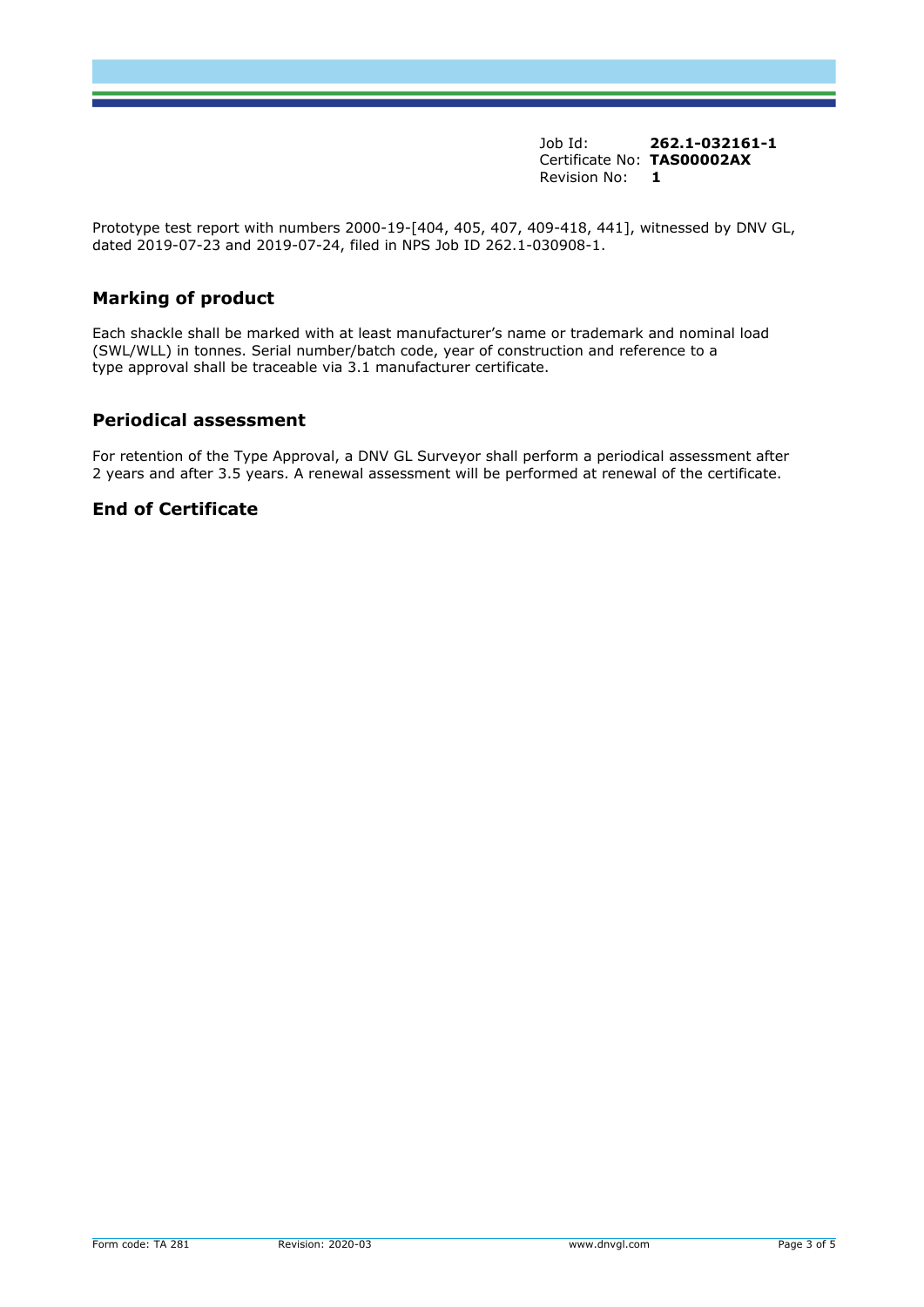| Job Id:                    | 262.1-032161-1 |
|----------------------------|----------------|
| Certificate No: TAS00002AX |                |
| Revision No:               |                |

## **Annex 1: Dimensions**



## **Type S-2135 and S-2135 CT (marked \*)**

| Load    | Bow      | Pin      | Inner    | Inner | Inner  | Eye      | Eye              |
|---------|----------|----------|----------|-------|--------|----------|------------------|
| Limit   | Diameter | Diameter | Diameter | Width | Height | Diameter | <b>Thickness</b> |
| SWL/WLL | d1       | D        | С        | A     | B1     | F        | d2               |
| [t]     | [mm]     | mm]      | mm]      | [mm]  | [mm]   | [mm]     | mm]              |
| 85*     | 85       | 83       | 190      | 127   | 330    | 162      | 80               |
| 120*    | 95       | 95       | 238      | 144   | 380    | 200      | 89               |
| 150*    | 105      | 108      | 275      | 165   | 385    | 230      | 100              |
| 200*    | 120      | 125      | 280      | 180   | 450    | 270      | 110              |
| 250*    | 130      | 140      | 305      | 205   | 520    | 290      | 115              |
| 300*    | 140      | 150      | 305      | 205   | 530    | 315      | 120              |
| 400*    | 160      | 175      | 325      | 230   | 575    | 365      | 160              |
| 500*    | 180      | 185      | 350      | 250   | 650    | 385      | 160              |
| 600*    | 200      | 205      | 375      | 275   | 650    | 430      | 185              |
| 700     | 210      | 215      | 400      | 300   | 650    | 440      | 200              |
| 800     | 210      | 220      | 400      | 300   | 650    | 450      | 200              |
| 1000    | 240      | 240      | 420      | 340   | 700    | 500      | 210              |
| 1250    | 260      | 270      | 450      | 360   | 750    | 570      | 225              |
| 1500    | 280      | 290      | 450      | 360   | 800    | 610      | 225              |

*Table 5*

#### **Type S-2145**

| <b>SWL/WLL</b> | d1  |     |     |     | <b>B1</b> |     | d2  |
|----------------|-----|-----|-----|-----|-----------|-----|-----|
| [t]            | mm  | mm  | mm  | mm  | mm        | mm  | mm  |
| 120            | 85  | 83  | 190 | 127 | 330       | 162 | 80  |
| 150            | 95  | 95  | 238 | 144 | 380       | 200 | 89  |
| 175            | 105 | 108 | 275 | 165 | 385       | 230 | 100 |

*Table 6*